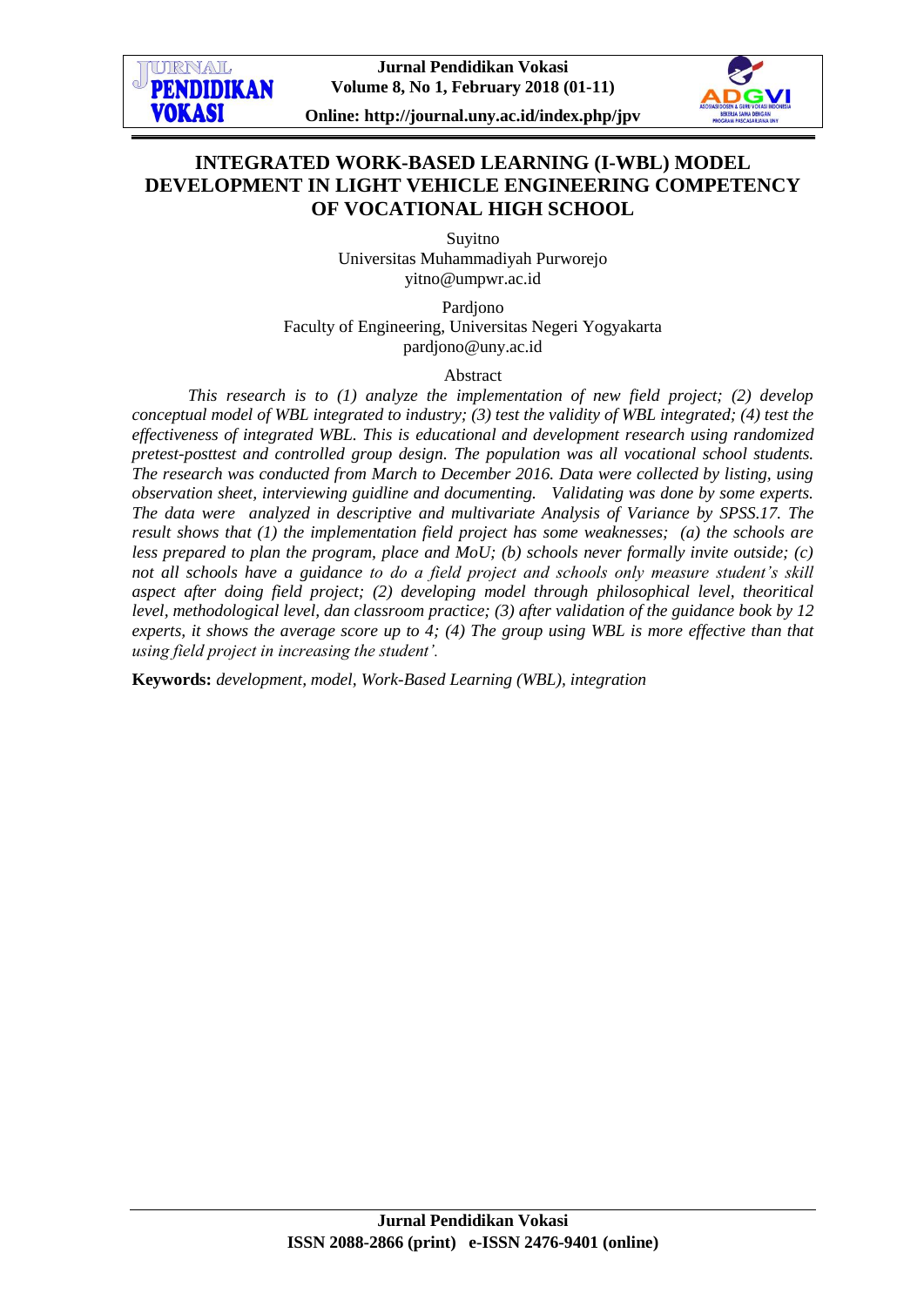#### **INTRODUCTION**

The improvement of a nation is influenced by the quality of its education. An education with a quality will change the people of the nation's mindset. Then, this change within the people's mindset will certainly lead to a change in many aspects of human life. Those aspects include social, cultural, economic, and political aspects. If any of the four aspects mentioned undergoes a decrease in quality, it shows the imperfect of the quality of the nation's education.

Meanwhile, the Indonesian National Education aims to improve the whole human quality, which includes a human with a noble character, advanced personality, firm, intelligent, creative, ingenious, discipline, professional work ethics, responsibility, productive, and physically and mentally healthy. To reach the goal, the quality of the learning process needs to be adjusted to knowledge and improvement as what is needed through educational innovation.

Teachers/ instructors/ educators had a strategic role in the formal education. The improvement of the education quality should be improved in accordance with the improvement of the teacher quality. (Wiyanto, Samani, & Sugiyono, 2017, p. 350).

Education is supposed to be able to invest knowledge, skills, and values that will be able to improve human ability in living (Ghozali, 2010, p. 5). The philosophy of vocational within essentialism believes that vocational education must relate to other systems such as economy, employment, social, and many others (Djojonegoro, 1998, p. 41). When attributed to economy, the vocational education is hoped to improve the quality. When attributed to employment, it is hoped to provide jobs in the business and industrial worlds. When attributed to social, it is hoped to create a prosperous society.

According to Joyce, Weil, & Calhoun, (2009, p. 7) , the application method of certain learning will affect the students' ability in educating themselves. As stated by Hansen (Billet, 2011, p. 59) "...vocational does not imply a one-way subordination of the person to the practice. Vocation describes work that is fulfilling and meaningful to the individual, such that it helps to provide a sense of self, of personal identify". Moreover, vocational education, according to Kuswana (2013, p. 157), is an education held by an education institution (secondary, engineering college secondary post) which is managed by the government or the industrial society.

The low number of unemployed citizens in Indonesia is caused by the incompatibility between the education limit and the work field needed by employers. This phenomenon requires the Indonesian governments' efforts in changing the education paradigm so that the educated work forces own the competence to work. Pavlova, (2009, p. 7) stated that vocational education is an education that studies specific training that can be applied at work. The concept of Investment in Human Capital (Becker, 1975, p. 45) stated that education, training, or other forms of human investment provides knowledge, values, and skills that are beneficial for human beings so that they can enhance their learning and productivity capacity. The enhancement will allow human to pursue a higher level of education. Vocational education mostly learns the preparations of working. The learning includes cognitive, affective, and psychomotor learning (Suyitno, 2016, p. 101).

The deal on the presence of natural person principle (the allowance of employing foreign employers) is one of the challenges that need to be faced in the MEA era. Therefore, to face it, employers should be provided with technological capabilities as the management of technologies used in the production processes. During the MEA era, employers would be able to hire employees based on their level from around the world. For example is professional staffs would be given to those with an international experience, or unskilled labourers taken from developing countries. Hence, with the presence of globalization, human movement will become easier and freer. On the other hand, the small amount of employees needed is the cause of the increase in unemployed citizens in Indonesia. Unemployment in Indonesia is mostly caused by the imbalance number between job seekers and job vacancies, the imbalance of work field structure, the imbalance of work forces provision and utilization in regions, and the job seekers' competence which does not correspond to the on needed by the employers.

When studied in depth, such as the double system education concept, it is found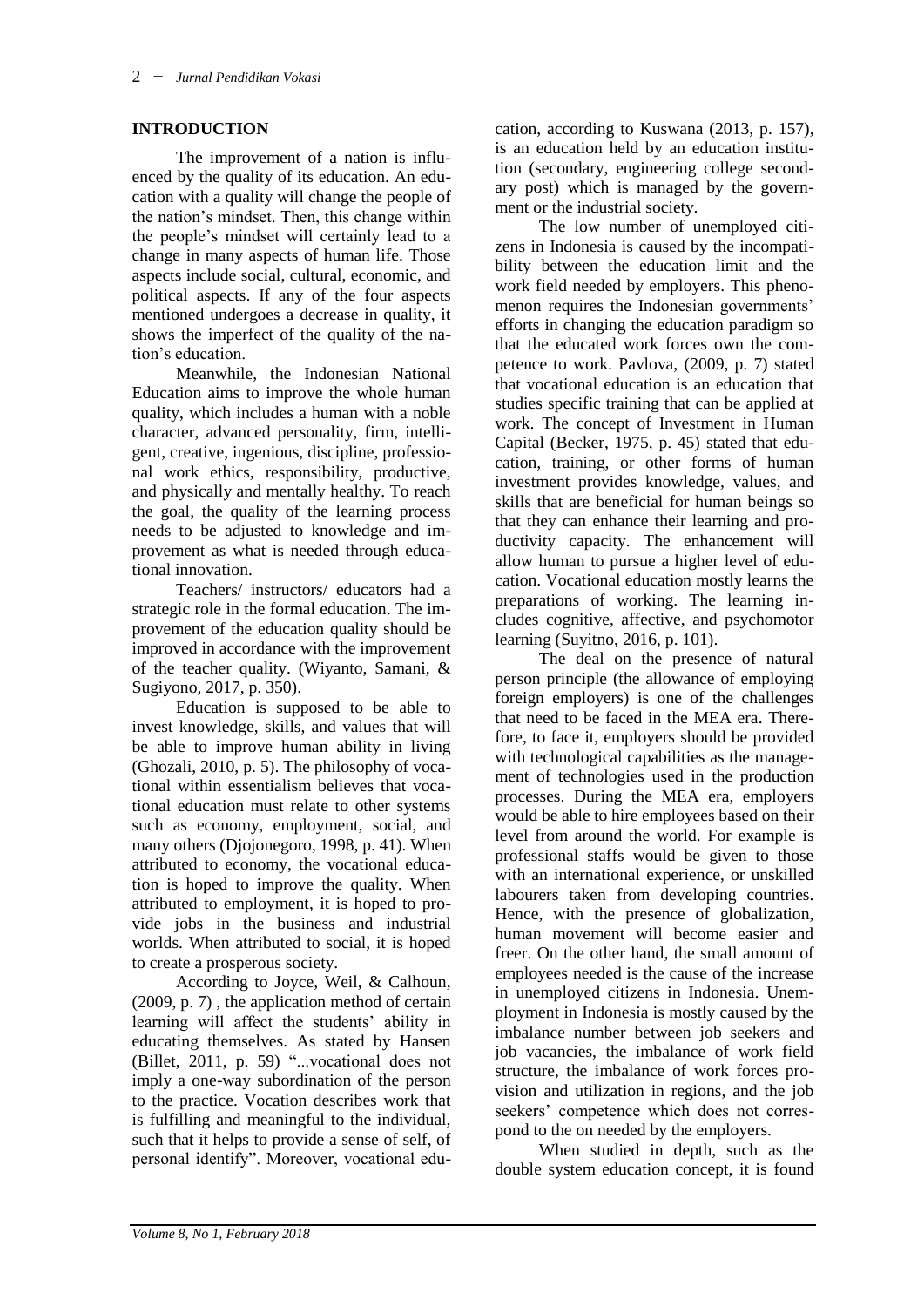that through industrial work practices are not only about conducting the school curriculum obligations, but they are also able to provide more knowledge on work ethics, able to train their mindset for work, and prepare the students before they graduate and take part in the real life. The industrial learning does not only aim to complete the curriculum, but also to teach students on how to interact with their employers, co-workers, and clients in order to train the soft skills that should be possessed by every student.

Witnessing the weaknesses of industrial work practices, both from schools and implementation processes, there needs to be a development within the work-based learning which is able to refer to the improvement of competence and industrial work practices instructional implementations which is provided in the integrated model. The word integrated refers to the connection between school and industrial learning, and to the planned industrial work practices. The plan should include place selection, competency agreement between schools and industries, learning the industrial work practice preparations in schools, learning the industrial work practice in industries, and school and industry evaluations. By applying the Integrated Work-Based Learning (I-WBL), it is predicted that the industrial work practices will be enhanced. Hence, the application a reference for SMK, especially the ones that are focused on light vehicle engineering competency, to apply industrial work practices based on WBL that will be done.

#### **METHOD**

This research is a form of education research and development. The population of the research includes every student that is conducting the industrial work practices in SMK Daerah Istimewa Yogyakarta. The research is conducted in Daerah Istimewa Yogyakarta's SMK and Industrial World. It is conducted since March until December 2016. Moreover, the data is collected through inventory, observation paper, in depth interview, and documentation. The Validation Analysis of content is done using the expert judgement. Data analysis technique includes the model development data analysis and experimental data analysis. The model development data analysis is done through qualitative descriptive and quantitative descriptive analysis. The analysis is conducted by analyzing the model effectiveness with experiments that include descriptive and inferential (hypothesis testing) analysis by first conducting the analysis requirement test.

#### **RESULTS AND DISCUSSION**

#### **Model Development**

After the test is done, it is found that the model should be revised, which is from the hypothetical model into I-WBL empirical model. I-WBL itself was made by the WBL concept (Boud, 2001) that explains that WBL is created in order to provide challenges in fulfil the students' and the companies' needs in the future. Education institutions also take part in making decisions for the program by appreciating the agreed standards and levels.

The inputs received from the test are: (1) theoretical study in the forms of philosophical, theoretical, methodological, and classroom practice is input, (2) empirical study within the model that is prakerin weaknesses and form of activities is input. Moreover, within the limited test, the following I-WBL application inputs are obtained: (1) the industry and school should work towards an agreement/ contract on the preparation of I-WBL application in schools, (2) students should make I-WBL application journal matrix. The following picture is the result of model revision made after conducting the limited test.



Figure 1. I-WBL Model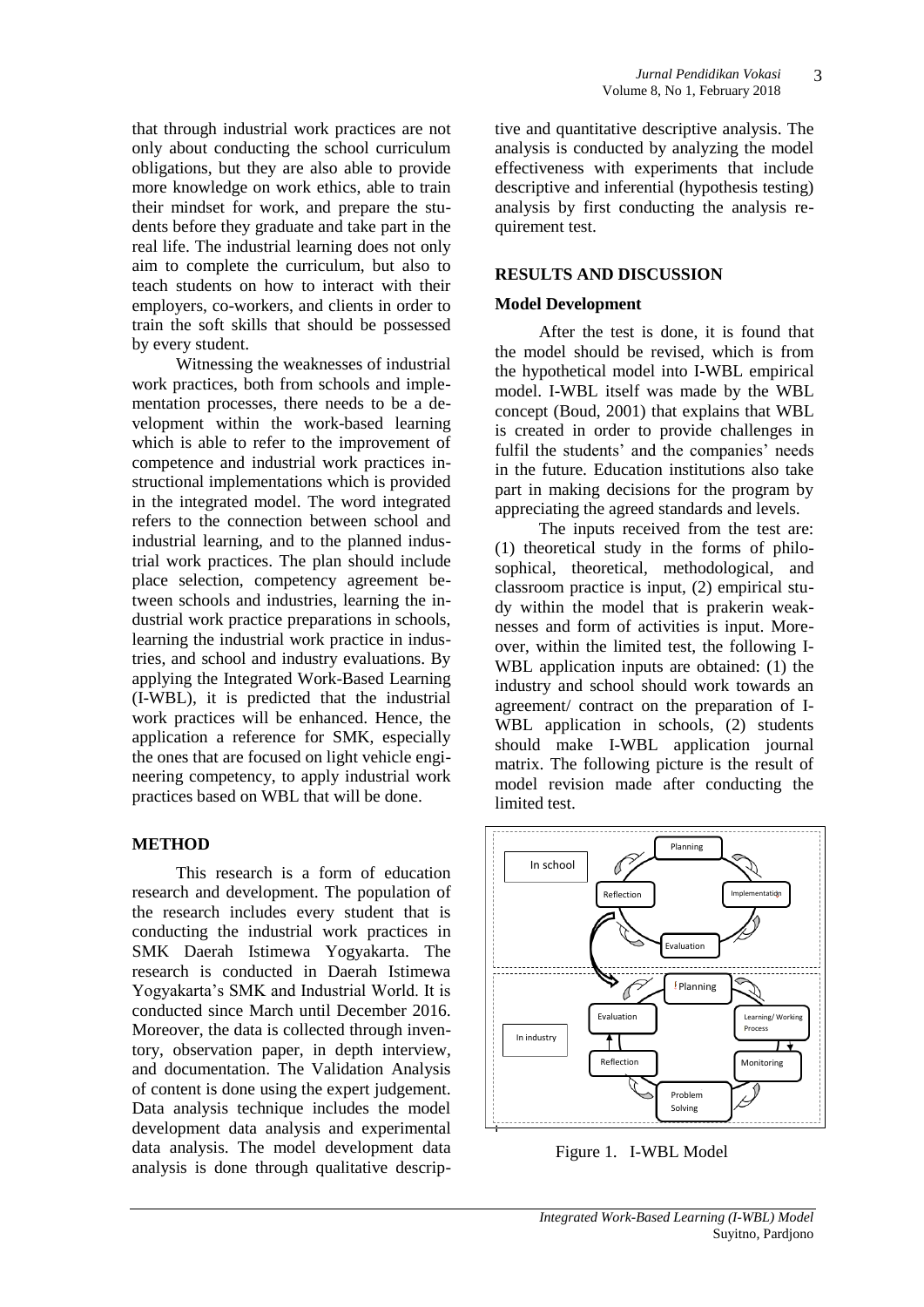#### **Validity result on I-WBL Model Guidebook**

The model guide consists of: model guidebooks, guides for supervisor teachers, guides for instructors, and guides for students. Overall, the model guides after being validated by experts from both DUDI and university academics are as shown by Table 1.

Tabel 1. Validity result of I-WBL model

|    | No Description                                                            | AMT  |
|----|---------------------------------------------------------------------------|------|
| 1  | Implementation Basic are stated clearly                                   | 51   |
| 2  | Model component are stated clearly                                        | 52   |
| 3  | Content trained are stated clearly                                        | 50   |
| 4  | Learning steps/ syntaxes are stated clearly                               | 53   |
| 5. | Content within report format clarifies the<br>book                        | 52   |
| 6  | Using language that is in accordance to<br>Indonesian language rules      | 51   |
| 7  | Communicative problem formulation                                         | 50   |
| 8  | Using sentences and words that are easily<br>understood                   | 49   |
| 9  | Does not use ambiguous (double meaning)<br>vocabularies                   | 47   |
|    | General assessment on guidebook for<br>learners in implementing I-WBL TKR |      |
| 10 | <b>SMK</b>                                                                | 53   |
|    | Total                                                                     | 508  |
|    | Average                                                                   | 4.23 |
|    | Chriteria                                                                 |      |

After conducting the properness validation test by 12 experts on the model guidebook, most of the results show a number above 4. There are 9 experts who gave an average score of 4 (good) and wrote B (may be used with a little revision). From the 9 experts, it is proven that the model guidebook is proper to be used within the I-WBL learning. Moreover, there were 3 experts who gave an average score of 5 (very good) and wrote A (may be used without revision). The evaluation of the 3 experts has proven that the model guidebook is very proper to be used within the I-WBL learning of Light Vehicle Engineering competency in SMK.

The product generated from this research is Integrated Work-Based Learning (I-WBL) model for students of Light Vehicle Engineering (TKR) of Vocational Junior High (SMK). The concept that was built based on I-WBL begins from theoretical and empirical

foundation that has been done. The theoretical study was begun based on philosophical, theoretical, methodological, and classroom practice studies. On the other hand, theoretical base always develops based on the field context which always undergoes development. The result of data description shows that the participated students generally do not find difficulties in conducting I-WBL activities. Competencies achieved by every aspect, including knowledge, behaviour, and skill, experience a significant increase. Based on the result average and multivariate analysis, the increase in competency is sequentially started from skill, behaviour, and knowledge aspects.

The model test has shown that the I-WBL model is effective and efficient to be conducted. The effectiveness is seen from the aim of the model that is reached. Moreover, the efficiency refers to the vocation purpose of the students of Light Vehicle Engineering in gaining experience within the industry that is reached. According to the several studies done, the characteristics of I-WBL model are (1) a strong base on theoretical and empirical foundations, and the ability to be accounted for; (2) Equipped with a validity tested guidance model; (3) Equipped with a validated Lesson Plan; (4) Able to minimize the deficiency of industrial practices which has been done by the SMK; (5) The interaction between the students and the industry is pictured clearly, such as the result of observing students' interaction with the industry; (6) The result of the effectiveness test which stated that I-WBL is better than Industrial Practices that have been done so far; (7) Requires commitment and solidarity from every unsure that takes part in it so that I-WBL will have the opportunity to run as expected.

## **Privilege of I-WBL**

There are several privileges of I-WBL, which are (1) I-WBL model is made with strong bases that include philosophical, theoretical, methodological, and classroom practice foundations, also field observation that is taken from real events; (2) I-WBL model has a model device that includes model guide, lesson plan, and instruments that have been validated by experts of its own field; (3) The effectiveness has been tested, and it is found that the I-WBL model is better than the industrial practice model that has been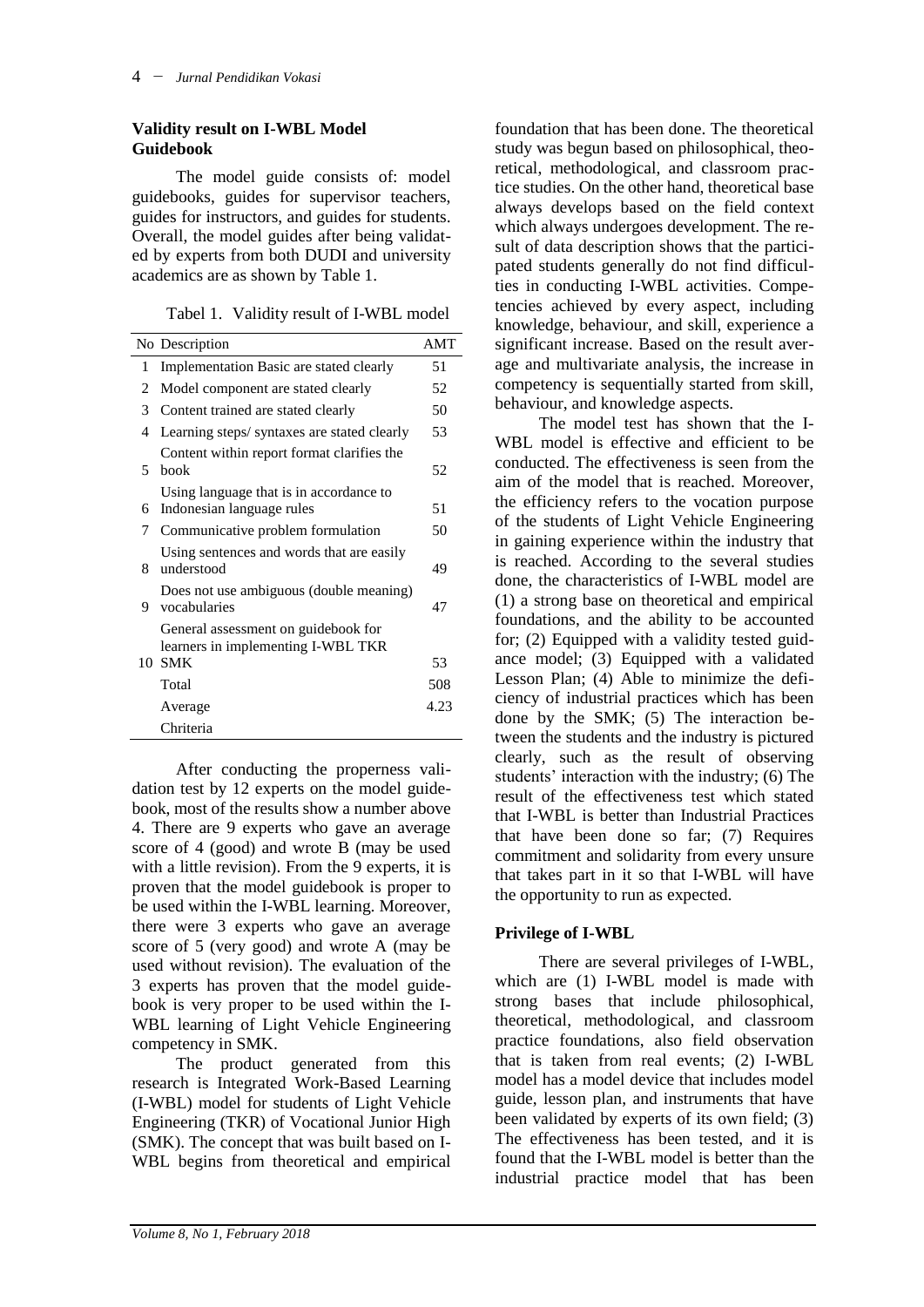applied; (4) This model is comprehensively better seen from the knowledge, behaviour, and skill aspects; (5) In applying I-WBL, a visit to the industry is no longer needed, because people from the industry shall be invited to schools in order to align its perception and interaction with students; (6) This model does not only measure skills, but also behaviour and knowledge.

#### **Weakness of I-WBL**

The weakness of I-WBL is that the difference between ATPM (Agen Tunggal Pemegang Merk – Single Agent Brand Holder) and common workshop has not been measured. Moreover, the various types of workshop characteristics more or less influence the applied model.

#### **I-WBL Process Observation Result**

The industrial learning process is marked with the school's preparation process and direct interactions with the industry. There are three indicators which become the reference for industry based learning, that include: (1) interactions with instructors; (2) self adjustment to the environment; (3) works based on the work procedures.

#### **Interactions with Instructors**

The interactions with instructors become the main principal in conducting the industrial learning. There was an increase within the first four weeks of the interactions with instructors, but upon entering the fifth week, there was a decrease. This is due to the fact that students began to take part in the industry during the fifth week.

This interaction with instructors is in accordance to Brite's (2013, p. 3) idea on WBL development Considerations in the implementation level that includes: (1) supports a diverse delivery system, (2) is accountable with evaluation based on program effectiveness in supporting students' achievement.

As seen from the following picture, there is, indeed, a downfall. Yet it does not reach the zero point. This means that there are still interactions that go on. Particularly, interaction processes take place due to consistent customs and accompaniment.



Figure 2. Interactions with Instructors

#### **Self Adjustment to the Environment**

The industrial world has a slightly different rules and environment compare to other environments. This environment should be followed in order to be comfortable and accepted by the work place. This self adjustment includes work equipments, work place, employees, friends, and workshop's customers. The data result of self adjustment to the environment observation is taken for two weeks in the school and 10 weeks in the industry. Within the first 2 weeks, there is an adjustment because students are still in their school within that first 2 weeks.



Figure 3. Self Adjustment to the Environment

After the fourth week, the self adjustment experienced uplift until the  $16<sup>th</sup>$  week that reached 97% of adjustment to the work environment.

#### **Works Based on the Work Procedure**

Industries have set the Standard Operational Procedure (SOP). Therefore students are required to be trained based on the agreed SOP. Within the following diagram, there has always been an increase starting from the 1st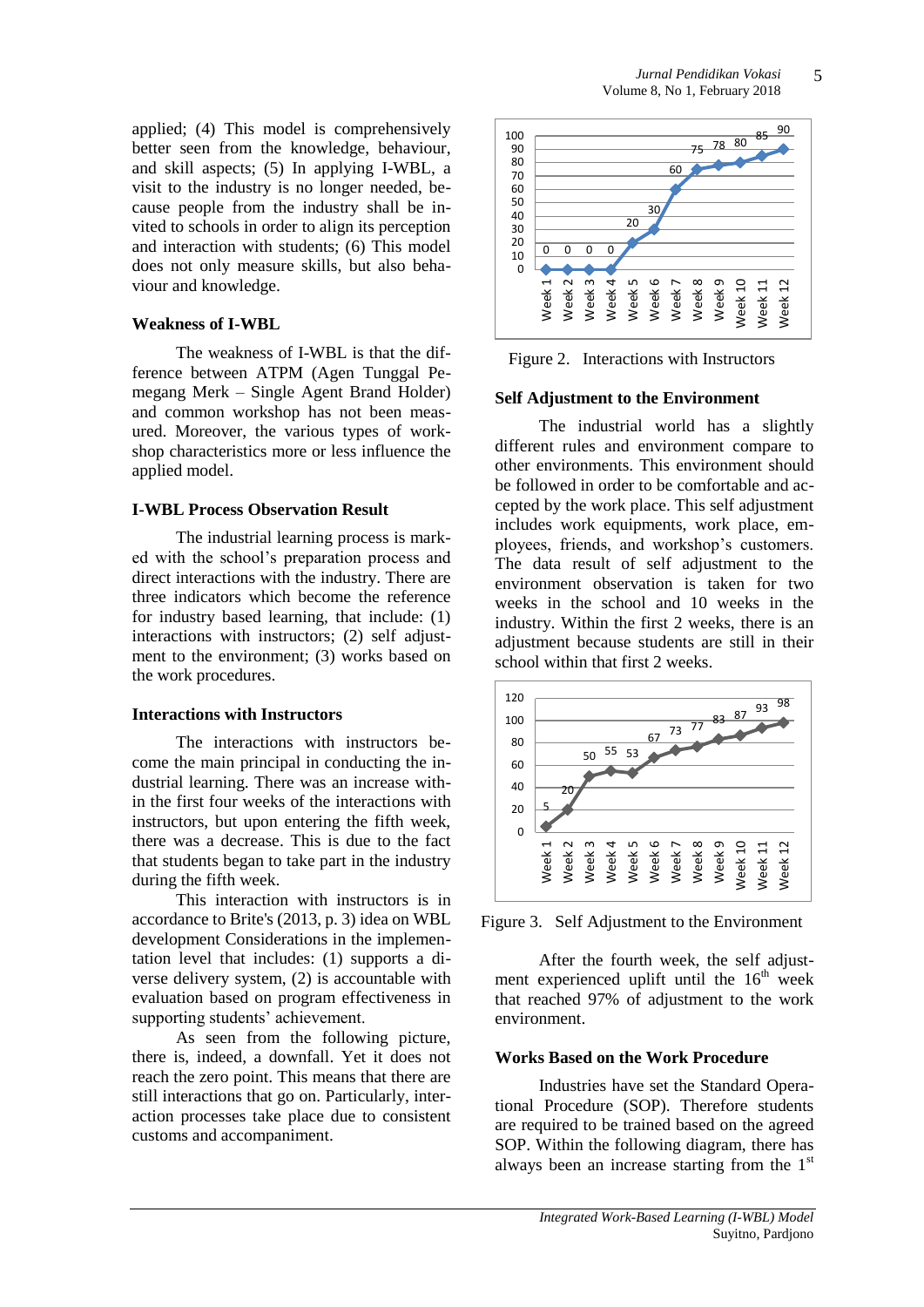to the  $16<sup>th</sup>$  week. The increase of the  $1<sup>st</sup>$  week is 10% and the  $12<sup>th</sup>$  week is 97%. This proves that in the I-WBL process, there is an increase of work based on the work procedure.



Figure 4. Works Based on the Work Procedure

## **Response of Students**

The students' responses are collected by using questionnaire made to reveal the indicators of (1) motivated by the I-WBL model, (2) agree to the I-WBL model. 11 questions are then made based on this indicator. The result is as shown by Table 2.

Tabel 2. Response of Students

| Nο | Statement                       | Avrg |
|----|---------------------------------|------|
|    | May be Motivated by I-WBL model |      |
|    | Sub average                     | 4.39 |
| Н  | Agree to I-WBL model            |      |
|    | Sub average                     | A 77 |

Based on the result of the questionnaire, it is seen that within indicator (1) can be motivated by the I-WBL model with the average score of 4.39 which means that the respondents agree that I-WBL is able to motivate students in learning. Moreover, from indicator (2) there is a 4.22 average score for agreement of I-WBL model that shows how many students agree in applying I-WBL to Vocational High School, especially Light Vehicle Engineering competency.

This research accommodates the students' response in their work place. According to Murphy & McCormick (2008, p. 48), "these education and training responses may be seen as a move to generalize aspects of workplace knowledge, to select out from work that knowledge which is commonly needed. At the same time, the move leaves intact other knowledge that is seen as work place specific." This opinion is align with the test result that states the knowledge of work place should be studied in order to prepare the students to be ready in facing the real work world.

## **Primary Hypothesis Test**

Multivariate test aims to acknowledge the effects of using learning model in knowledge, behaviour, and skill generally/ completely, or in other words used to test the primary hypothesis.

There is one primary hypothesis within this experimental research. In order to be able to be tested, the primary hypothesis is formulated as: zero hypothesis (Ho) and alternative hypothesis (Ha).

- Ho: There is no difference in students' competency between the I-WBL model and the PI of SMK's Civil Engineering Expertise Program.
- Ha: There is a difference in students' competency between the I-WBL model and the PI SMK's Civil Engineering Expertise Program.

The competency mentioned within the hypothesis has three variables, which are: knowledge, behaviour, and skill aspects competency. The three variables are interval or continued data type of dependent variables, while the independent variable is categorical type of learning model. Therefore it requires multivariate analysis if all variables were to be arranged in one analysis model. The multivariate analysis model refers to Multivariate Analysis of Variants (MANOVA).

After the sample is declared to come from a normal distributed population, has a homogenise variants between groups, and has the same co-variants matrix, MANOVA may be applied. This experimental research requires two testing which is collected in MA-NOVA that includes: Multivariate Test and Test of Between-Subject Effect). The primary hypothesis, particularly, is used for multivariate test, while test of between-subject effect is used for secondary hypothesis which will be explained after this discussion.

There are four statistical methods of multivariate test that includes: Pillai's Trace, Wilk's Lambda, Hotelling's trace, and Roy's Largest Root. The four methods are disembogued on the usage of F test statistic, and the chance for a tolerated mistake (alpha,  $\alpha$ ), often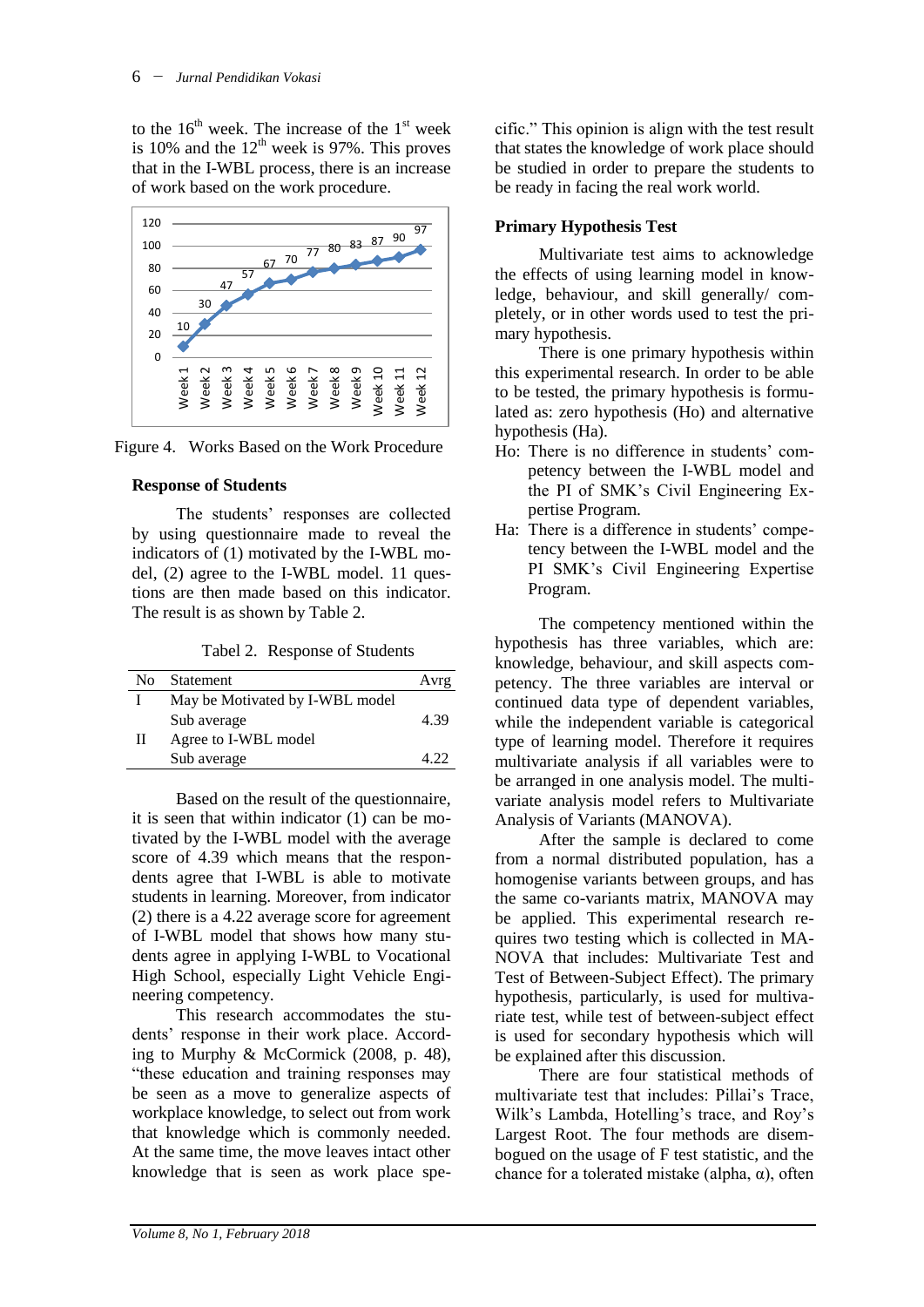called as the level of significance, is 0.05 (5%) or in other words has a level of confidence of 95%. The criteria for decision making related to the hypothesis is: If  $Sig > 0.05$ , accepts Ho which means opposes Ha. Conversely, if Sig.  $\leq 0.05$  opposes Ho which means accepts Ha.

The four statistic methods to gain the value of F are not accumulated manually, but by using the SPSS program package. Table 3 is a summary of SPSS output for Multivariate Test.

| Methods                  | Value | Sig.  |
|--------------------------|-------|-------|
| Pillai's Trace           | 0,835 | 0,000 |
| Wilks' Lambda            | 0.165 | 0.000 |
| <b>Hotelling's Trace</b> | 5,066 | 0,000 |
| Roy's Largest Root       | 5,066 | 0.000 |

Tabel 3. Multivariate Test

As seen within Table 3, Multivariate effect test has a value of  $F = 56,000$  (Sig =  $0.000 \le 0.05$ ) and turns out to be the same for each statistic method (Pillai's Trace, Wilk's Lambda, Hotelling's Trace, and Roy's Largest Root), in which the decision that can be made is opposing Ho and accepting Ha. This means that within the level of confidence at 95%, there is a significant difference of students' competency between the I-WBL model and the PI SMK's Civil Engineering Expertise Program. Keeping in mind that the I-WBL group generally experiences a bigger average score increase of 24.41 compared to PI of only 11.44. Therefore it may be concluded that the I-WBL model is more effective than PI in enhancing the students' competency of SMK's Civil Engineering Expertise Program.

Yet, this result is still not able to prove whether the I-WBL model is really more effective than PI, especially in increasing each variable that includes the competency of knowledge, behaviour, and skill aspects. Therefore it should be followed with a secondary hypothesis test to prove it.

#### **Secondary Hypothesis Test**

There are three secondary hypothesis of this research; each of them consisted of zero hypothesis (Ho) and alternative hypothesis (Ha), in order for the hypothesis to be tested. More than one Ha may be written as  $H_1$ ,  $H_2$ , H<sub>3</sub>, etc. Moreover, the secondary hypothesis is formulated as follows.

- Ho: There is no difference in competency of students' behavioural aspect between the I-WBL model and the PI SMK's Civil Engineering Expertise Program.
- $H_1$ : There is a difference in competency of students' knowledge aspect between the I-WBL model and PI SMK's Civil Engineering Expertise program.
- Ho: There is no difference in competency of students' behavioural aspect between the I-WBL model and the PI SMK's Civil Engineering Expertise Program.
- $H_2$ : There is a difference in competency of students' behavioural aspect between the I-WBL model and the PI SMK's Civil Engineering Expertise Program.
- Ho: There is no difference in competency of students' skill aspect between the I-WBL model and the PI SMK's Civil Engineering Expertise Program.
- $H_3$ : There is a difference in competency of students' skill aspect between the I-WBL model and the PI SMK's Civil Engineering Expertise Program.

The three hypotheses are then tested with Test of Between-Subject Effect which is a series of multivariate variant analysis. The statistic test that is used is F which is gained by dividing the Mean Square (MS) of differences in the score increase of each learning model applications by its Error. Mean Square (MS) is acquired by dividing the Sum of Square (SS) by the Degree of Freedom (DF). The F value that is obtained has a probability (p) or F significance (Sig.).

The calculation to obtain the value of F is not done manually, but by using the SPSS program package. Table 4 is a summary of SPSS output for Test of Between-Subject Effect.

Tabel 4. Test of between Subject Effect

| Source    | Dependent Variable   | F       | Sig.  |
|-----------|----------------------|---------|-------|
| Learning  | Knowledge Gain       | 22,853  | 0,000 |
| Model     | <b>Behavior Gain</b> | 69,708  | 0,000 |
|           | Skill Gain           | 100,377 | 0,000 |
| Error     | Knowledge Gain       |         |       |
|           | <b>Behavior Gain</b> |         |       |
|           | Skill Gain           |         |       |
| Corrected | Knowledge Gain       |         |       |
| Total     | <b>Behavior Gain</b> |         |       |
|           | Skill Gain           |         |       |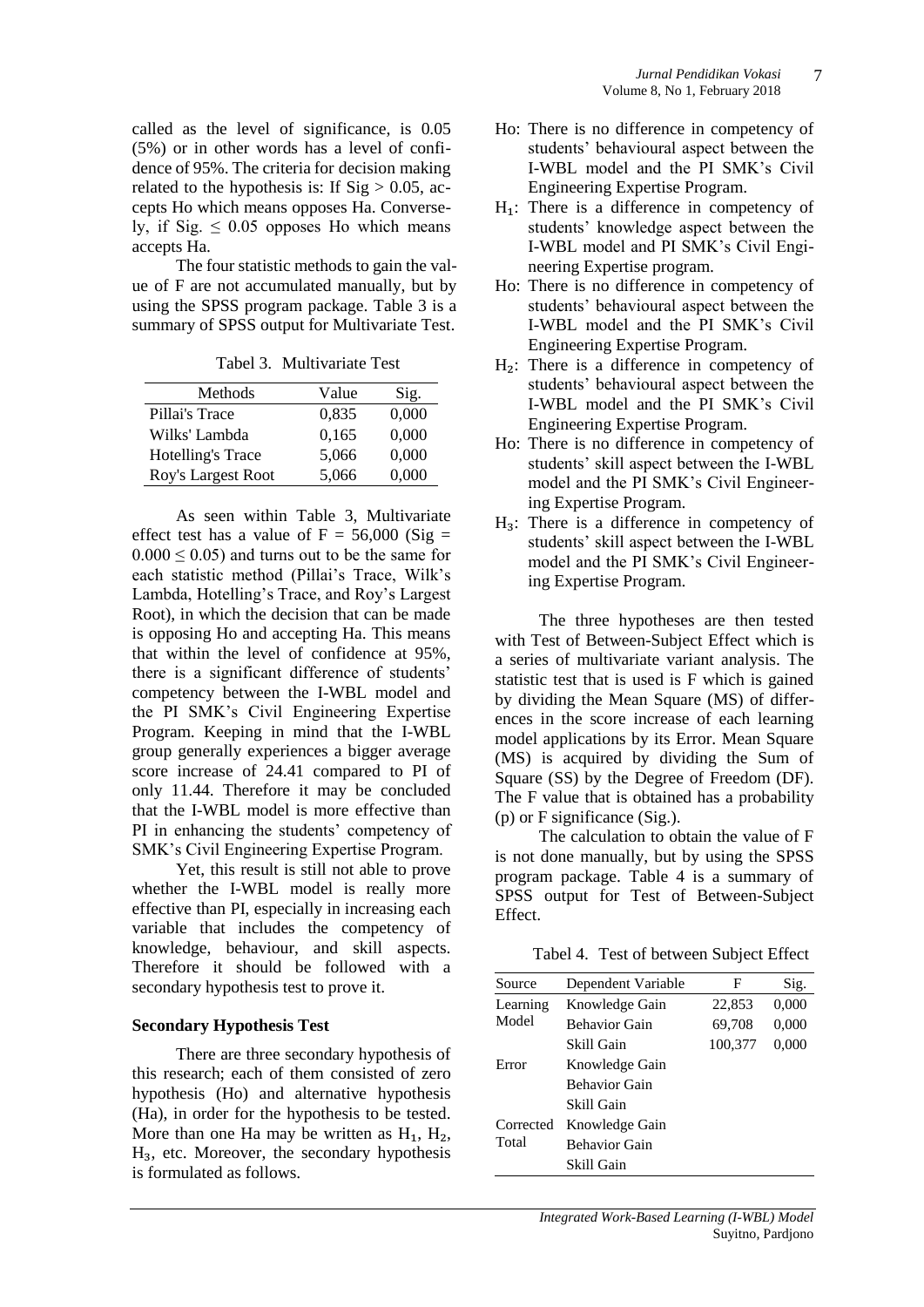### **The Difference of Knowledge Aspect Competency between I-WBL Model and PI**

The variable of knowledge aspect is valued as  $F = 22.853$  (Sig. =  $0.000 \le 0.005$ ). Therefore, it may be concluded that it opposes Ho, so that it may accept  $H_1$ . This shows that there is a 95% significant difference of students'knowledge competency between I-WBL model and PI SMK's Civil Engineering Expertise Program. Keeping in mind that the I-WBL group possesses higher score increase average, which is 23.33, compared to PI, which is 11.08, it is found that the I-WBL model is more effective than PI in increasing students' knowledge aspect competency. Here are the differences of behaviour aspects in each variable:

Tabel 5. The average difference of behaviour indicator

| Code         | <b>Behavior</b><br>Indicator | Learning<br>Model | Average | Average<br>Difference |
|--------------|------------------------------|-------------------|---------|-----------------------|
| $\mathsf{A}$ | Motivation in                | <b>I-WBL</b>      | 21,40   | 9.43                  |
|              | working                      | PI                | 11,97   |                       |
| B            | Responsibility               | <b>I-WBL</b>      | 24,73   | 12,80                 |
|              |                              | PI                | 11,93   |                       |
| C            | Cooperation                  | <b>I-WBL</b>      | 19,60   | 8,77                  |
|              | ability                      | PI                | 10,83   |                       |
| D            | Disciplinary                 | <b>I-WBL</b>      | 22,97   | 13.93                 |
|              |                              | PI                | 9,03    |                       |
| E            | Initiative                   | <b>I-WBL</b>      | 23,13   | 9.93                  |
|              |                              | PI                | 13,20   |                       |
| F            | Creativity                   | <b>I-WBL</b>      | 24,83   | 12,87                 |
|              |                              | PI                | 11,97   |                       |
| G            | Individual                   | <b>I-WBL</b>      | 21,77   | 13,40                 |
|              | independence                 | PI                | 8,37    |                       |
| H            | Problem                      | <b>I-WBL</b>      | 25,17   | 15,20                 |
|              | solving ability              | PI                | 9.97    |                       |

According to Table 5, the increase in motivation indicator in working is acquired from a I-WBL average score of 21.40 and PI 11.97, I-WBL responsibility indicator for 24.73 and PI for 11.93, I-WBL cooperation ability for 19.60 and PI for 10.83, I-WBL disciplinary for 22.97 and PI for 9.03, I-WBL initiative for 23.13 and PI for 13.20, I-WBL creativity for 24.83 and PI for 11.97, I-WBL individual independence for 21.77 and PI for 8.73, and I-WBL problem solving ability for 25.17 and PI for 9.97.

#### **The Difference of Behaviour Aspect Competency between I-WBL Model and PI**

Based on the hypothesis test, the variable of behaviour aspect scores  $F = 69.708$  $(Sig. = 0.000 \le 0.05)$ , and the decision that may be made is to oppose Ho in order to be able to accept  $H_2$ . This means that within 95% level of confidence, there is a significant difference of students' behaviour aspect competency between I-WBL model and PI SMK's Civil Engineering Expertise Program. Keeping in mind that the I-WBL group owns higher average score increase for 24.41 compared to PI with an average increase for 11.44. Therefore it is found that I-WBL model is more effective than PI in enhancing students of SMK's Civil Engineering Expertise Program's behaviour competency.

#### **The Difference of Skill Aspect Competency between I-WBL Model and PI**

The skill variable scores  $F = 22.853$  $(Sig. = 0.000 \le 0.05)$ , and the decision that is taken is to oppose Ho in order to accept  $H_3$ . This means that at within 95% level of confidence, there is a significant difference of students' skill competency between the I-WBL model and PI SMK's Civil Engineering Expertise Program. Keeping in mind that the I-WBL group owns higher average score increase for 26.95 compared to PI fro 12.32, it is found that the I-WBL model is more effective than the PI in enhancing students of SMK's Civil Engineering Expertise Program's skill competency.

Generally, the I-WBL model is more effective than PI in enhancing the competencies of students of SMK's Civil Engineering Expertise Program. Specifically, the I-WBL model is also more effective than PI in enhancing the knowledge, behaviour, and skill competencies of students of SMK's Civil Engineering Expertise Program. According to Dittrich (2009, p. 17), teachers are expected to become a social worker, psychologist, mediator, communicator, team worker, knowledge networker, and an expert. Yet it is obvious that teachers need to be supported by the students with motivation and learning model fidelity that is delivered in classes. I-WBL has become one of the models that are able to facilitate teachers and instructors within fulfilling the expectance. Moreover, Wibawa (2005,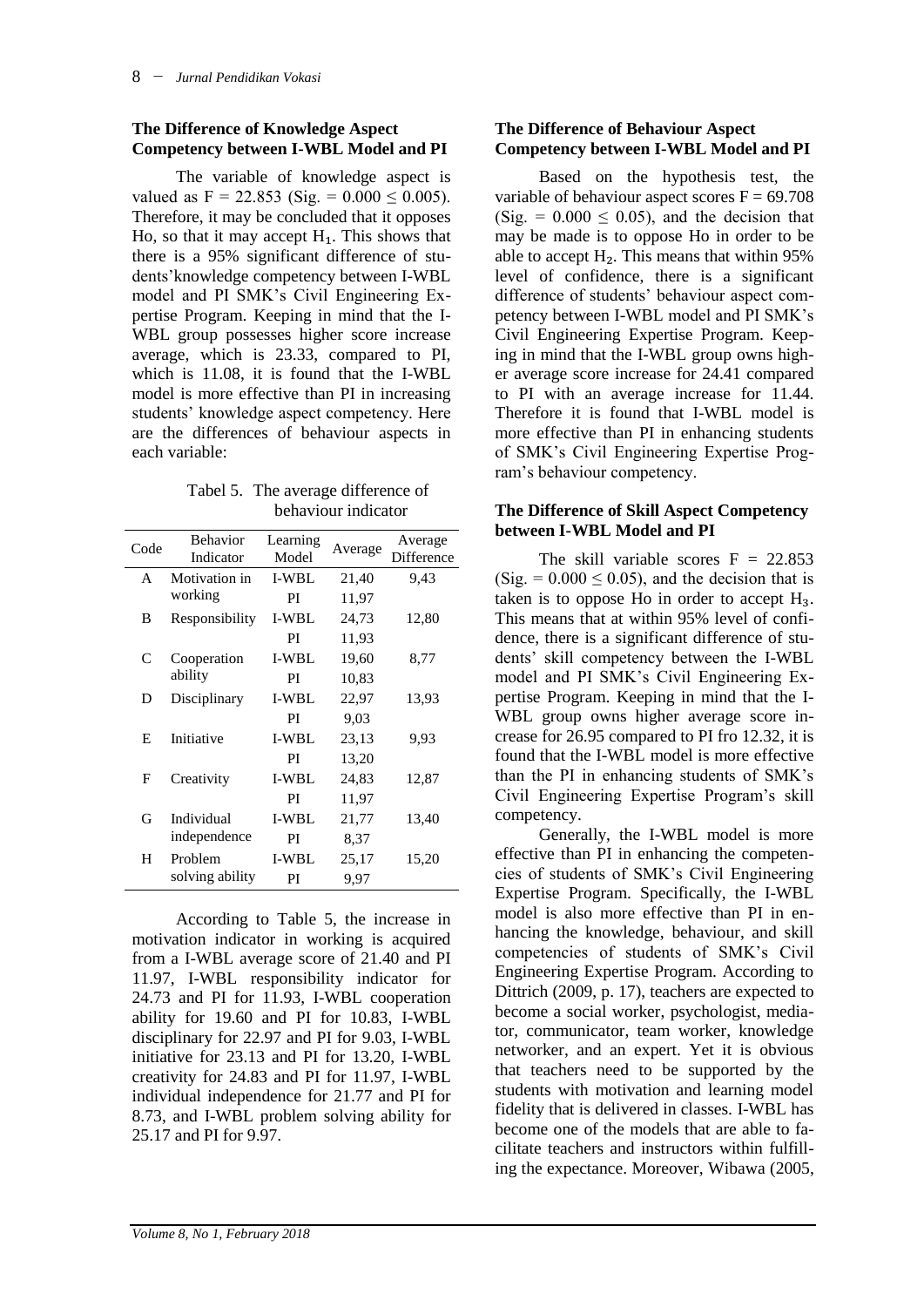p. 265) believes that Competency is a basic characteristic consists of knowledge, behaviour, skill, and other personality attributes that may differentiate one's performance from others in conducting tasks within certain work field. With the research on I-WBL development, students may be considered to be competent for mastering competencies that include behaviour, knowledge, and skill aspects.

The result of the primary hypothesis test shows that there is a difference between I-WBL model and PI in enhancing SMK students of Civil Engineering Expertise Program's competency. The difference refers to the possession of better quality seen from the average result of knowledge, behaviour, and skill aspects compared to PI. The knowledge aspect is seen from 11 indicators, which is in understanding the whole material of light vehicle engineering, and behaviour aspect is seen from eight indicators proposed by the industry and school.

The second secondary hypothesis stated that there is a difference in I-WBL model and PI in enhancing SMK students of Civil Engineering Expertise Program. Within the average data increase and the difference of skill aspect competency, the gain average increase is better than the knowledge and behaviour aspects. This is the indicator that the learning in the industry is mainly acquired from the students' skill aspect.

The industry's response on applying the I-WBL is considered high. This shows how much I-WBL model is accepted in the industry and gaining a positive response. The school's response is also positive, which is shown through their interest in the I-WBL model. The school appreciates the application of I-WBL by always communicating with the people from the industry. The students' response is also considered high. They are enthusiast in applying the I-WBL because interactions with the industry are indeed always preserved and monitored by the school and industry.

With the integration of inviting people from the industry to the school, the quality of I-WBL learning becomes so much better. For 2 weeks, students are accompanied by instructors and teachers at school, and they were accompanied individually and in group more intensively at the industry for 10 weeks. Hence, the students experience many inter-

actions with the instructors who become their mentor in the industry. This is also align with the research result that states "partnership model of vocational education with the business sector in civil engineering expertise program of vocational secondary schools in Bali involves several components, such as key stakeholders, the underlying principle of partnership, orientation/common goal, the management of educational resources (teachers and facilities), curriculum development, implementation of learning/ training and work practices, competency test of graduates, distribution of learning outcomes/ output, as well as monitoring, evaluation and feedback of partnership program" (Sandika, Slamet, & Usman, 2017, p. 247.

The learning experience provided in this model is highly structured; starting from the learning at school which is accompanied by teachers and industry instructors for one month, then the learning that takes place in the industry which is accompanied by instructors, until various experiences with mechanics in the industry. Besides being acquainted to Light Vehicle Engineering, students are also acquainted to the industry's environment such as the employees, managers, and the situation within the industry.

In conducting the wide scale test, the school asked for more students to be included in the research than only including the already pointed students. However, the request was declined due to the lack of staff and time. This shows that the school's interest on I-WBL is quite good. Hence, this becomes the researcher's suggestion; in which this research needs to be continued in a larger sample amount. Moreover, it should also be applied to other expertise competencies, such as motorcycle, heavy appliances, body paint, and muscular engineering.

The questionnaire result of the students' response on the I-WBL model is that they agree that I-WBL does motivate them in studying. The guide that is always related to the industry motivates the students that the I-WBL processes describe the jobs that may be done after graduation. The students also believe that the competency may be enhanced within the I-WBL processes based on what is needed by the industry that includes knowledge, behaviour, and skill aspects of the students. The students also agree if the I-WBL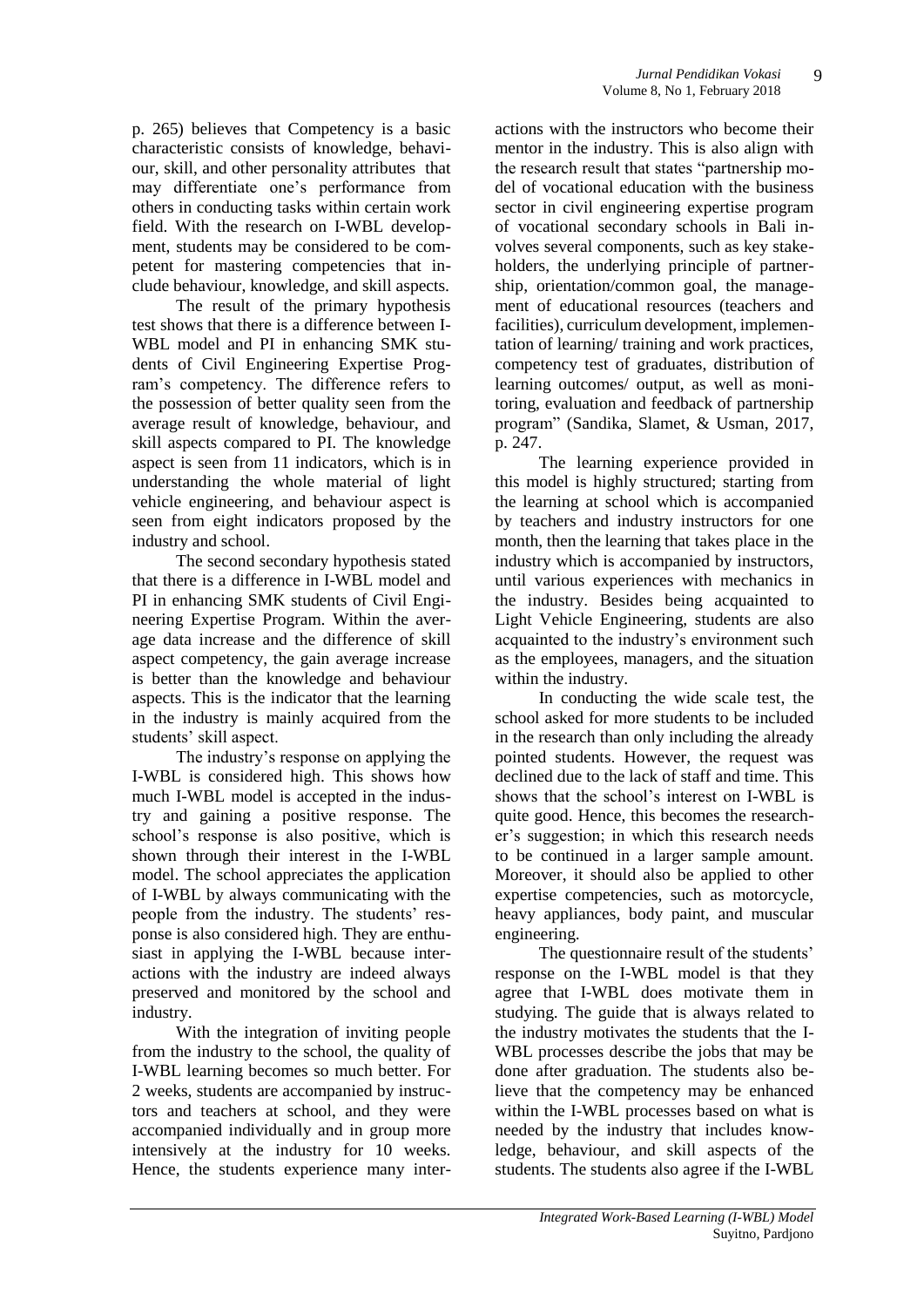model is to be applied to Vocational High School, especially Light Vehicle Engineering competency.

The questionnaire result of the model usage states that the model is easy and clear to be applied. Indeed, the industry has been seeking a model that will provide benefits for both the school and the industry itself. As seen from the beginning, I-WBL model has invited the people from the industry to align their perception on what should be learned until the students' dream may help the industry's activity processes in the workshop. The next one is the cooperation between the school and industry in which both agree that by applying I-WBL model, the relationship between the school and industry will be maintained. Therefore it is hoped that the industry will continue be willing to allow the next practices from the school. Overall, the industry agrees in applying the I-WBL model to the Vocational School, especially Light Vehicle Engineering. In other words, the I-WBL model may be used in SMK of TKR competency.

## **CONCLUSION**

Based on the research result, it may be concluded that (1) the implementation of current learning model of industrial work practice have several weaknesses, as follows (a) the school's lack of preparation for industrial work practice from the program, place, competency, and competency agreement with the industry, (b) the school has never invited people from the industry to school in order to align their competency with things that will be learned in the industry, (c) not all schools are equipped with structured industrial work practice. The school only measures competency from the skill aspect in return from the industry, (2) conceptual model development through philosophical level, theoretical level, methodological level, and classroom practice, (3) after conducting a validation test by 12 experts on guidebook model, it is shown that the average number is above 4, which means that the guidebook model is valid to be used in I-WBL learning for SMK's Light Vehicle Engineering competency, (4) the effectiveness of Integrated Work Based Learning (Work Based Learning-Terintegrasi), when compared to PI (Industrial Practice) costs  $F = 56.000$  (Sig. =  $0.000 \le 0.05$ ) that can only mean that of 95%

confidence level, there is a significant difference in enhancing students of Civil Engineering Expertise Program of SMK's competency. The I-WBL group is more effective than PI in enhancing the competency of students of SMK's Civil Engineering Expertise.

The suggestions that may be provided for this research are as follow: (1) the I-WBL products that are gained may be made as the alternative of industrial work practice development in SMK to enhance students' competency from the students' knowledge, behaviour, and skill aspects, (2) for teachers and instructors from the industry, the research product in the form of guidance may be used as the basic and reference in providing guidance for the students during their industrial work practice program in school, (3) the basic and development concepts of the model may be used for a further research on work based learning.

## **REFERENCES**

- Becker, G. S. (1975). *Human capital, a theoretical and empirical analysis, with special reference to education*. Washington: National Bureau of Economic Research, Inc.
- Billet, S. (2011). *Vocational education, purpose, tradition and prospect*. New York: Springer.
- Boud, D. S. N. (2001). *Work based learning: a new higher education*. Buckingham: Open University Press.
- Brite, J. (2013). *Arizona work-based learning resource guide*. West Jefferson: Lynne Bodman Hall.
- Dittrich, J. (2009). *Standardisation in TVET teacher education*. Alle Reche vorbehalten: Peter Lang GmbH.
- Djojonegoro, W. (1998). *Pengembangan sumberdaya manusia melalui sekolah menengah kejuruan (SMK)*. Jakarta: PT Balai Pustaka.
- Ghozali, A. (2010). *Ekonomi pendidikan*. Jakarta: Lembaga Penelitian UIN Syarif Hidayatullah.
- Joyce, B., Weil, M., & Calhoun, E. (2009). *Models of teaching* (8th ed.). Yogyakarta: Pustaka Pelajar.